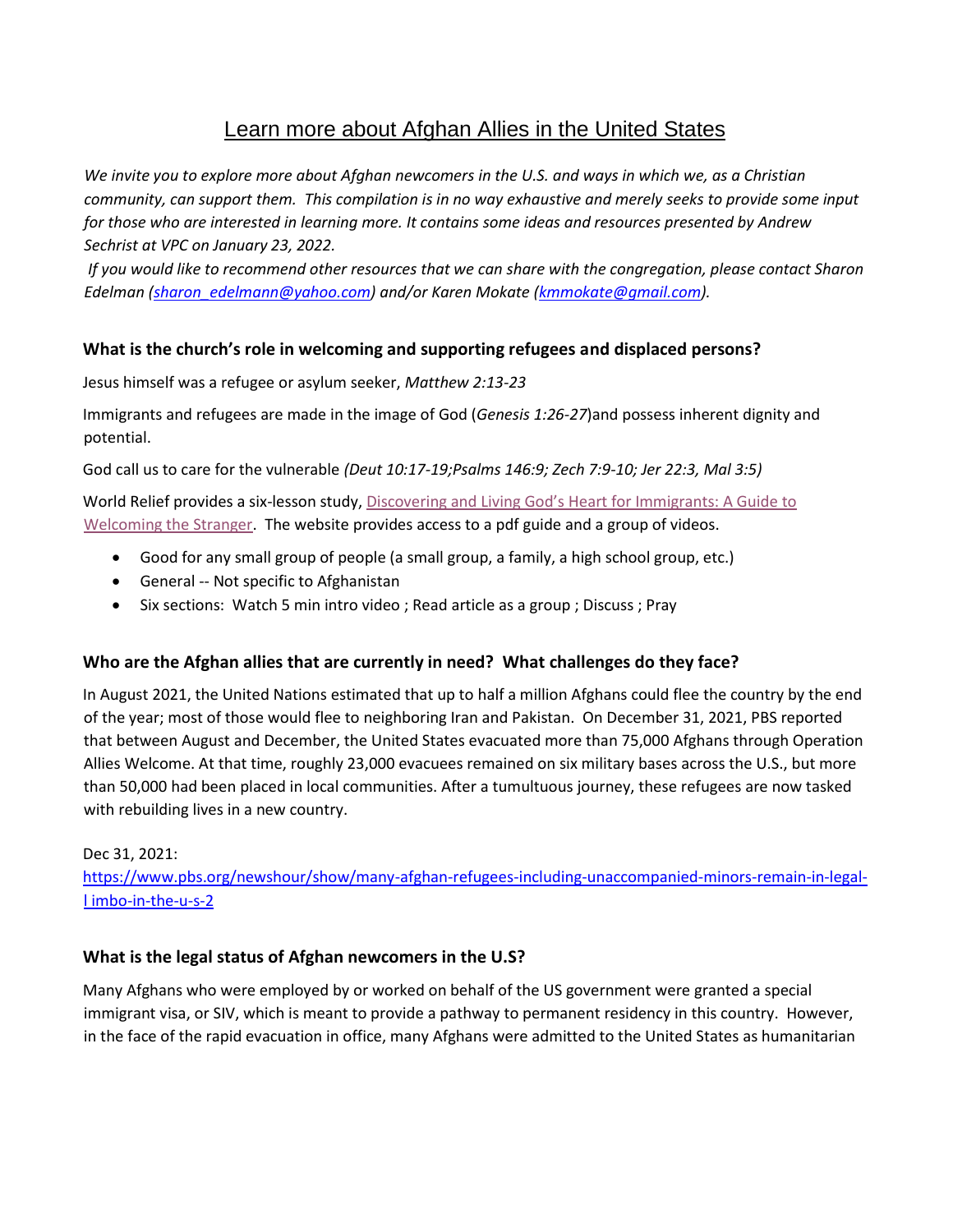parolees. This status is temporary (up to two years). Parolees must be granted another status (asylum or Special Immigrant Visa holder) in order to stay in the US for a longer period of time. You can learn more about legal status:

- [https://travel.state.gov/content/travel/en/us-visas/immigrate/special-immg-visa-afghans-employed-us](https://travel.state.gov/content/travel/en/us-visas/immigrate/special-immg-visa-afghans-employed-us-gov.html)[g ov.html](https://travel.state.gov/content/travel/en/us-visas/immigrate/special-immg-visa-afghans-employed-us-gov.html)
- [https://www.state.gov/u-s-refugee-admissions-program-prioritydesignation-for-afghan-nationals](https://www.state.gov/u-s-refugee-admissions-program-priority-2-designation-for-afghan-nationals/) [/](https://www.state.gov/u-s-refugee-admissions-program-priority-2-designation-for-afghan-nationals/)

# **How are Afghan newcomers being welcomed into communities in the United States?**

The United States government works through nine refugee resettlement agencies:

[Church World Service \(CWS\)](http://www.churchworldservice.org/)

[Ethiopian Community Development Council \(ECDC\)](http://www.ecdcus.org/)

[Episcopal Migration Ministries \(EMM\)](http://www.episcopalchurch.org/emm/)

[Hebrew Immigrant Aid Society \(HIAS\)](http://www.hias.org/)

[International Rescue Committee \(IRC\)](http://www.rescue.org/)

[US Committee for Refugees and Immigrants \(USCRI\)](http://www.refugees.org/)

[Lutheran Immigration and Refugee Services \(LIRS\)](http://www.lirs.org/)

[United States Conference of Catholic Bishops \(USCCB\)](http://www.usccb.org/)

[World Relief Corporation \(WR\)](http://worldrelief.org/)

Note that six of these are faith-based organizations.

Each of these agencies, in turn, work with community partners, including church congregations, in order to welcome and support refugee families. Each partner is responsible for supporting the family during at least a three-month period, and generally supports that family during a longer period of time.

# **What financial support and services is the government offering to Afghan refugees?**

The Office of Refugee Resettlement (U.S. Dept of Health and Human Services) works through the resettlement agencies cited above to provide services and financial support:

- <https://www.acf.hhs.gov/orr/programs/refugees/afghan-assistance-resources>
- <https://refugees.org/resources-for-afghan-allies/>

# **What needs of the Afghan newcomers will our church be supporting?**

In general, community sponsors are responsible for supporting the initial introduction into a local community and empowering the family to become self-sufficient. The responsibilities include:

- Securing housing for the first months in the community
- Providing basic necessities, such as furniture and furnishings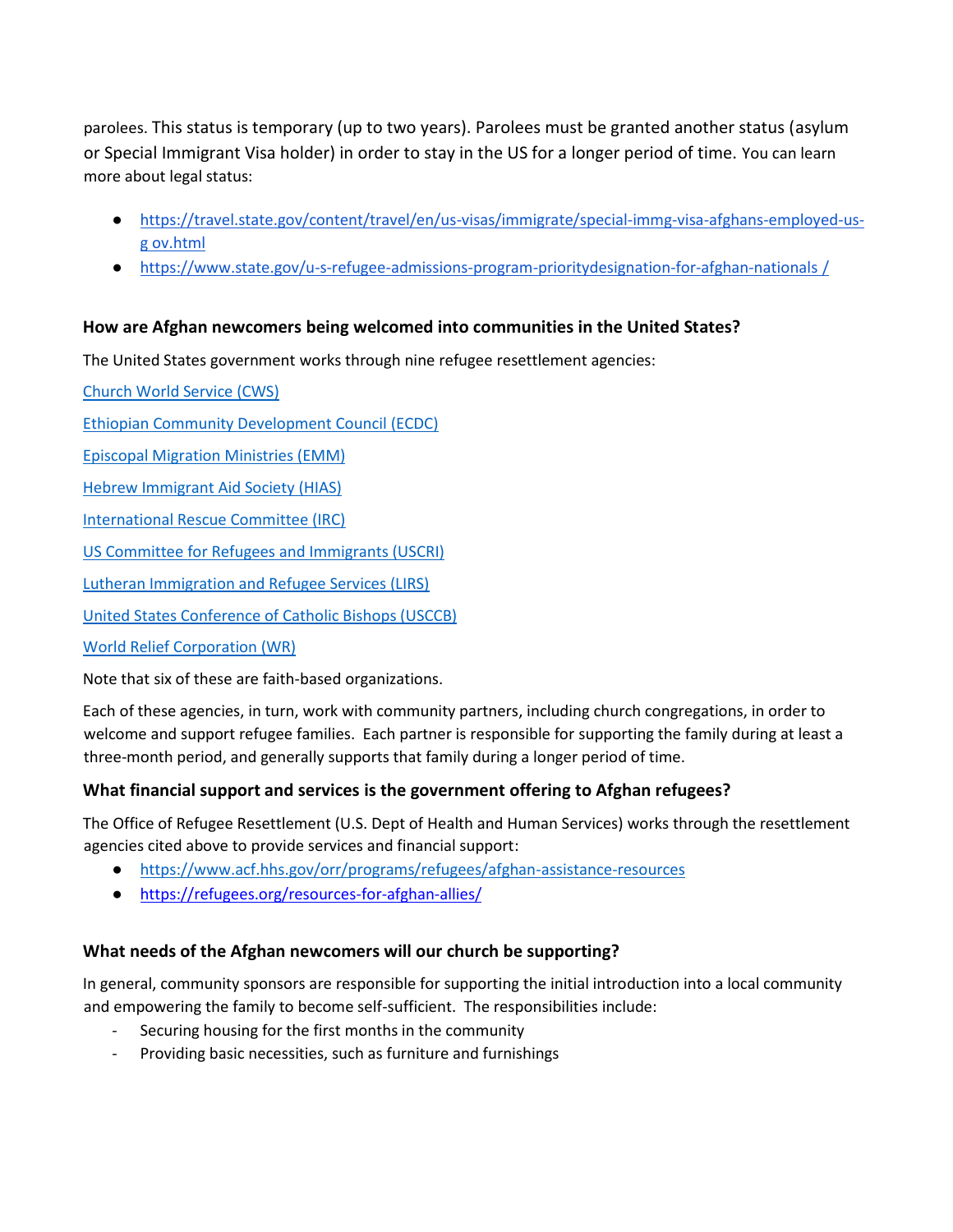- Providing three months of income support
- Connecting to legal assistance
- Support in obtaining social security card, formalizing change of address, and accessing medical service and other available benefits
- Enrolling children school
- Providing English language support and job search advice and support
- Providing community orientation: grocery stores, other shopping, libraries, transportation

Church World Services (cwsglobal.org) has great online information abou[t community sponsorship.](https://cwsglobal.org/take-action/community-sponsorship/welcoming-afghans/)

#### **What are basic facts about Afghanistan and Afghan culture that we should know/understand?**

Afghanistan is a landlocked country located at the crossroads of Central and South Asia. It is not a Middle Eastern country. The UN estimates that the population of Afghanistan is 38 million and the average annual GDP per capita is \$2000 (2020 estimate). People from Afghanistan are called "Afghans"; the national currency is the Afghani**.** 

The country is richly diverse; its people are predominantly Sunni Muslim and hail from different ethnicities, including Pashtun (estimated to be 42% of the population), Tajik (27%), Hazara (9%), Uzbek (8%), Aimaq (4%), Turkmen (3%), Balochi (2%) and others. The main languages of Afghanistan are Pashto and Dari (which is derived from Persian).

The first family that VPC is supporting is of the Hazara people, who reside mainly in the mountainous Hazarajat region in central Afghanistan, as well as in the large cities of the country. Hazaras are said to be descendants of Genghis Khan, the founder of the Mongol Empire. They speak Dari, including a dialect known as Hazaragi. Many Hazaras belong to the Shia sect of Islam in a country that is mostly Sunni Muslim. As a result, they are often viewed as outsiders.

You can read more about Afghan culture at:

<https://www.worldatlas.com/articles/important-aspects-of-the-culture-of-afghanistan.html> <https://historyplex.com/afghanistan-culture-traditions-customs> [https://guide.culturecrossing.net/basics\\_business\\_student.php?id=1](https://guide.culturecrossing.net/basics_business_student.php?id=1) [https://coresourceexchange.org/working](https://coresourceexchange.org/working-with-afghans/)[with-afghans/](https://coresourceexchange.org/working-with-afghans/)

Switchboard TA: Video: Background & Socio-cultural Strengths and Needs of Afghan Evacuees <https://www.youtube.com/watch?v=VfkjBR7q58c&t=42s>